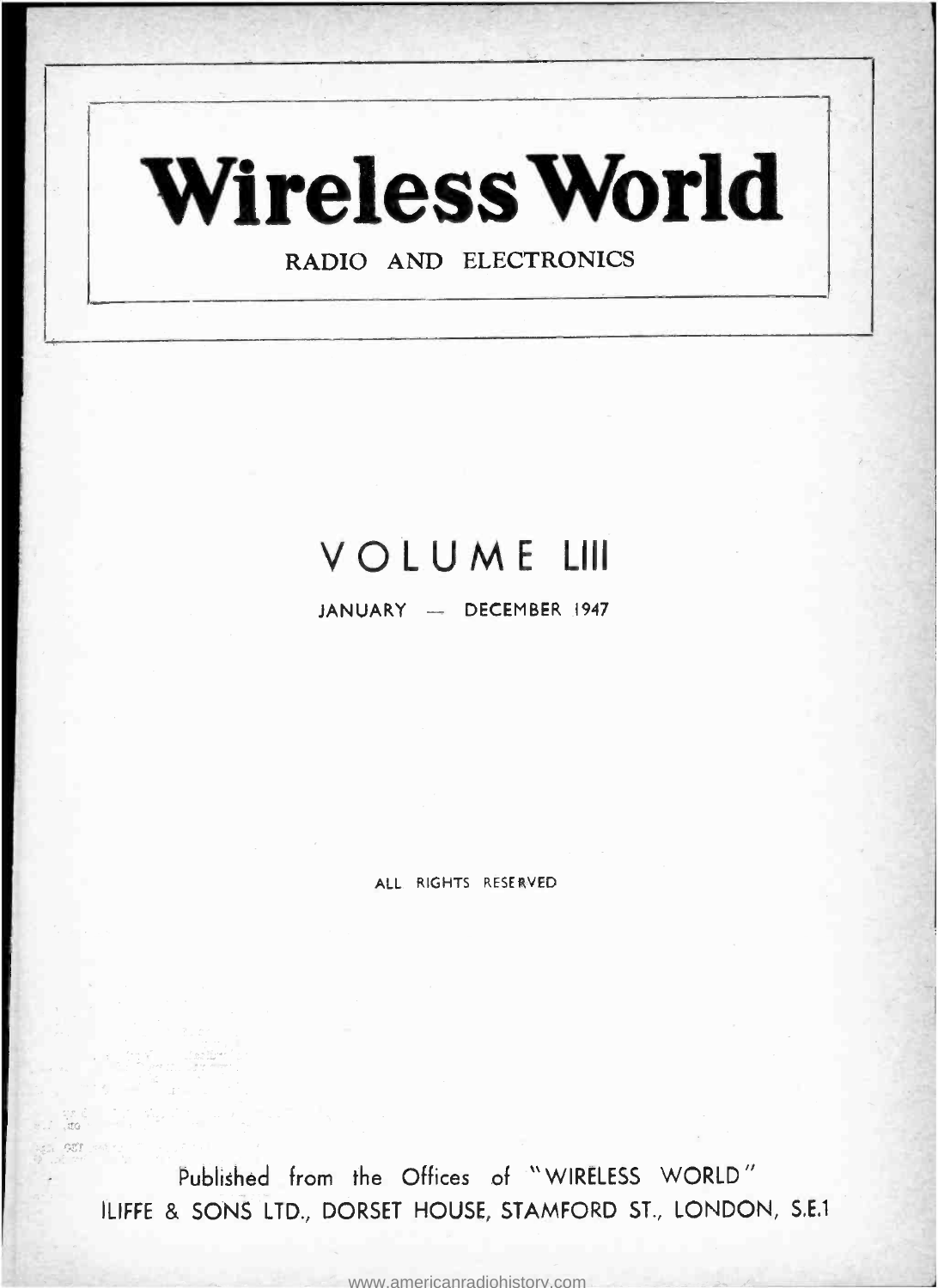### GENERAL INDEX

### To facilitate reference the month of issue as well as the page number is given.

The General Index is followed by a Classified Index under the headings of Books, Design, Electronics, Manufacturers' Products, Miscellaneous, Modulation, Organization, Propagation, Radar, Recording, Sound Reproduction, Television, Test and Measurement, Transmission, Valves and Thermionics, Illustrations and Authors. References to Authors, Books and Illustrations appear only in the Classified Index.

- **A.F.** Millivoltmeter, G.E.C., 14, Jan. C.<br>A.V.C. Calculations, by S. W. Amos, 46, Neb.<br>Adeola Miniature Soldering Iron, 462, Dec.<br>Additive and Multiplicative Mixing, by J. W.<br>Aerial Aesthetical, 486, Dec.<br>Aerial Aestheti
- 
- 
- 
- 
- Aerials, Television, by N. M. Best and R. D.<br>
Beebe, 293, Aug. ; (Correspondence),<br>
344, Sept. ; 448, Nov.<br>
Air Navigation (News), 18, Jan. ; (Editorial),<br>
79, Mar.
- Radio, S.B.A.C. Exhibition, 398, Oct. ; 417, Nov.
- Aircraft Radio Operators' Licences (News),

398, Oct. All -India Radio (News), 296, Aug.

- Amateur Frequencies (News), 298, Oct.<br>
All-India Radio (News), 298, Aug.<br>
Amateur Frequencies (News), 216, June ;<br>  $\begin{bmatrix}\n479, \text{Bective Use of, (Correspondence)} \\
188, \text{Dec.} \\
188, \text{Dec.} \\
\end{bmatrix}$ Amateur Frequencies (News), 216, June ;<br>  $\overline{479}$ , Dec.<br>  $\overline{488}$ , Dec.<br>
Bocieties and Clubs, List, 32, Jan.<br>
Societies and Clubs, List, 32, Jan.<br>
Transmitter Licences (News), 249, July<br>
Amateurs and the Industry (New
	-
- 
- 

Societies and Clubs, List, 32, Jan.<br>
Transmitter Licences (News), 249, July<br>
Amateurs and the Industry (News), 477, Dec.<br>
American Colour Television, 192, May<br>
F.M. Allocations (News), 297, Aug.<br>
Amplifter, High-Quality,

- 
- 
- Amplifier, High-Quality, by D. T. N.<br>
Williamson, 118, Apr.; 161, May -<br>
Amplifiers, Hum in High-Gain, by P. J.<br>
Baxandall, 57, Feb. : (Correction), 97, Dide -Band, Design Data—10: 25,<br>
Mar. (Wide -Band, Design Data—10: 25

Jan. 11: 50, Feb. Appointments Bureau (News), 336, Sept. Atlantic City Frequency Allocations (News), 439, Nov. ; (Correction), 478, Dec. Australian Amateur Frequencies (Neves), 479,

- Dec.<br>
Automatic Receiver Production, E.C.M.E.. E<br>
122, Apr.
- **B.B.C.** and F.M. (News), 05, Mar.; 187,<br>  $\begin{array}{ll}\n\text{May} \\
\text{Chapter (Editional), 1, Jan.}; \quad (News), \\
\text{18, Jan.} \\
\end{array}$ **B.B.C.** and **F.M.** (*News*), 95, Mar.; 187,<br>
May<br>
Charter (*Editorial*), 1, Jan.; (*News*),<br>
18, Jan.<br>
— Jubilee, by P. P. Eckersley, 454, Dec.<br>
— Transmissions, Qualty of (*Correspond-*
- 
- ence), 22, Jan. ; 75, Feb. ; 112, Mar. ; 160, Apr. ; 191, May ; 308, Aug. ;  $B\bar{B}$ , Aug. ;  $B\bar{B}$ ,  $\bar{B}$ ,  $\bar{B}$ ,  $\bar{B}$ ,  $\bar{B}$ ,  $\bar{B}$ ,  $\bar{B}$ ,  $\bar{B}$ ,  $\bar{B}$ ,  $\bar{B}$ ,  $\bar{B}$ ,  $\bar{B}$ ,  $\bar{B}$ ,  $\bar{B}$ ,
- 
- 
- 
- 
- 
- 
- 
- 
- Restoring, 257, July Board of Trade Manufacturing Control (News), 96, Mar.<br>
Boy Scouts' Licences (News), 216, June Brit. I.R.E. Radio Convention (News), 190, May ; 248, July Broadcast Licence Changes (Editorial), 1, Brit. LR.E. Rad<br>Brit. LR.E. Rad<br>May : 248<br>Broadcast Licen<br>Meception f<br>Broadcasting at N
- 
- Reception for Schools, 327, Sept. Broadcasting at V.H.F., by Thomas Roddam,
- 
- 
- $\frac{3}{3}$ <br>- Reception for Schools, 327, Sept.<br>Broadcasting at V.H.F., by Thomas Roddam,<br> $\frac{70}{70}$ , Feb.<br>- in Australia, 245, July<br>- in Australia, 245, July<br>Bush Television, Model T 91 : Test Report, In Australia, 245, July<br>Inbilee, by P. P. Eckersley, 454, Dec.<br>Bush Television, Model T 91 : Test Report, 323, Sept.
- CABLE and Wireless Nationalization (*News*), 133, Apr.<br>
Calculus and Decency (*Correspondence*), 21. Jan.
- 
- Car Radio Purchase Tax (News), 296, Aug. ; 336, Sept.<br>Careers in Radio, by A. U. Thor, 151, Apr. ;<br>Careers in Radio, by A. U. Thor, 151, Apr. ;
- Cathode- ray.Tube Data, by D. W. Thgmas- son, 484, Dec.
- Channels of Communication, by " Cathode Ray," 223, June ; 261, July Princes Amplifiers (Charles Amplifiers 189, Dec. 189, Dec. 189, Dec. Circuit Conventions, by " Cathode Ray," 129, E
- 
- 
- 
- Apr. Colonial Broadcasting, 214, June Component Design Trends, R.C.M.F. Exhibi-tion, 177, May Condensers Vacuum, by H. A. H. Griffiths,
- Pan. (N. Ireland) Service Commences<br>
(News), 67, Feb.<br>
Corrosion in Steel Chassis, Preventing, 22,
- 
- Jan. Crystal Pickups, by L. J. Wheeler and K. G. Lockyer, 412, Nov. -- Valves, 89, Mar.
- 
- **DAVENTRY** 5XX Closed (News), 97, Mar.  $\begin{bmatrix} F & F \end{bmatrix}$  Deflector Coil Efficiency, by W. T. Cocking,
- 460, Dec. Degrees for Ex- Servicemen (Correspondence), 191, May ; 308, Aug.
	-
- Design Data : 10. Wide -Band Amplifiers, 25, Jan. 11. Aerial Coupling in Wide -Band p
	-
	-
	-
	-
- Ampliffers, 50, Feb.<br>
12. R.C. Coupling, 131, Apr.<br>
13. Corrected R.C. Coupling, 170, May<br>
14. Resonant R.F. Chokes, 246, 3uly<br>
15. Link Coupling, 291, Aug.<br>
15. Link Coupling, 291, Aug.<br>
Designing an F.M. Receiver, by Tho
	-
- 
- 
- E.C.M.E. Automatic Receiver Production, 123, Apr. 123, Apr.<br>
E.M.I. Developments (News), 67, Feb.<br>
Institutes (News), 297, Aug.<br>
E.R.A. Report on Interference from R.F.
- 
- -
	-
- Heaters, 326, Sept. EDITORIALS : B.B.C. Charter, 1, Jan.
	- Broadcast Licence Changes, 1, Jan. [1]<br>Classifying Frequencies and Wave-<br>lengths, 117, Apr.; (Correspondence),
		-
	- -
		-
	-
	- 259, July " Elevated Electrode," 453, Dec.<br>
	In the Air, 79, Mar. Ilive or Recorded ? 157, May<br>
	Marconi Jubilee, 195, June<br>
	Marconi Jubilee, 195, June 195, May<br>
	National Radio Exhibition, 351, Oct.
		-
	-
	-
	- Radio Exhibition Plans, 235, July Reading *Wireless World*, 313, Sept.<br>Reflections on Olympia. 407, Nov.<br>Symmetry or Circuitry ? 39, Feb. ;<br>(Correspondence), 112, Mar. ; 192,
	- May Variable -Mu, 39, Feb. What is a Broadcasting Station ? 273.
- Aug. Wire versus Wireless, 79, Mar. Vandronin, 39, rep.<br>What is a Broadcasting Station<br>Mire versus Wireless, 79, Mar.<br>Ekco A28 : Test Report, 54, Feb.<br>— ARG37 Radiogramophone, 334, 5<br>— C36 Console, 181, May<sub>port</sub>, 1959
	-
- 
- 
- ARG37 Radiogramophone, 334, Sept.<br>C36 Console, 181, May<br>CR32 and CR60 Car Radio Receivers, In<br>115, Mar.; (Correction), 186, May<br>V49 AC/DC Receiver, 334, Sept.<br>Radiogramophone, 115, Mar.
- 
- 
- 
- 
- " Radiotime " Set, 169, May Electro Acoustic Industries P.M. Miniature Loudspeaker, 71, Feb. Electron Jubilee, Science Museum (News), 399, Oct. " Electronics," Is it Overworked ? by " Cathode Ray," 43, Feb. ; (Corres-pondence), 220, Tune ; 259, July " Elevated Electrode " (Editorial), 453, Dec. Exhibitions
- - B.I.F., 135, Apr. ; B.I.F., 1948 <sup>18</sup><br>(*News*), 337, Sept. ; Institute of Elect-<br>ronics (*News*), 190, May ; N.P.L.,<br>307, Aug. ; Olympia, 189, May ; 335. J<br>Sept. ; 363, Oct. ; Physical Society

2

<www.americanradiohistory.com>

- Exhibitions (continued)<br>
(News), 19, Jan. ; 196, Jan. ; R.C.M.F.,<br>
Guide to, 137, Apr. ; R.C.M.F. Report,<br>
177, May ; R.S.O.B. (News), 217,<br>
June ; 440, Nov.<br>
Exports, Domestic Receiver (News), 335,
- Sept.
- **F.M.** and Dictatorship (*Correspondence*), 447,<br>
Now,<br>
Now,<br>
Leceiver Design, by Thomas Roddam,<br>
1:143, Apr.; (*Correction*), 181, May;<br>
2:203, June<br>
Facsimile in U.S.A., 419, Nov.<br>
Filters, Tuned A.F., by H. B. Styles,

308, Aug. ; 344, Sept.<br>First Steps in V.H.F. Exploration, by<br>"Cathode Ray," 15, Jan. 226, June<br>French Television (*News*), 335, Sept. ; 477,

Frequencies for Television (Correspondence),<br>
112, Mar.<br>
Frequency and Wavelength Classification<br>
(Editorials), 117, Apr. ; 157, May ;<br>
(Correspondence), 259, July

G.E.C. Compact Receiver, 206, June<br>G.R.O. and Radio Facilities (News), 397, Oct. 0.<br>G.R.S.E. and R.T.R.A. Service - Men's<br>Register (News), 296, Aug.<br>Garrard High-Fidelity Pickup, 138, Apr.<br>German Listeners (News), 217, Jun

Mar. Mar. by G. W. A. Dummer, 65, Feb.<br>
H2S Trainer, by G. W. A. Dummer, 65, Feb.<br>
Hetengdyning and Modulation, by C. J.<br>
Mitchell, 539, Oct.; (*Correspondence*),<br>
448. Nov.; 488, Dec.; (*Article*), by<br>
J. W. Whitehead, 48

1.B.U. and I.B.O. (News), 397, Oct. : 440,<br>Nov.<br>I.E.E. Premiums (News), 336, Sept. 1.B.U. and I.B.O. (News), 397, Oct. ; 440,<br>
R.E. Premiums (News), 336, Sept.<br>
— Officers (News), 337, Sept.<br>
— Radiocommunication C on v en ti on<br>
95, May. ; 158, May ; List of Papers.<br>
181, May Report on Interference (Ne

June<br>
Ignition Interference, by W. Nethercot,<br>
1910 Ignition Islam (1921), and the section of Record Storage Unit, 329, Sept.<br>
Indian Receiving Liecences (N2002), 217, June<br>
Indian New Broadcasting Plan, by "Radia-<br>
tor,"

248, July Standardization (News), 296, Aug.<br>Telecommunications Conferences (News), 96, Mar. ; 187, May - Television Committee (C.I.T.), 479,

96, Mar.; 187, May<br>  $\begin{array}{l} 96, \text{Mar.}; 187, \text{May} \\ \text{Television} \end{array}$  Committee (C.I.T.), 479, Dec.<br>
Ionosphere Research (News), 188, May<br>  $\begin{array}{l} \text{Dec.} \\ \text{Man.} \end{array}$  News, by T. W. Bennington, 108,

Mar. 1psophone Robot Phone Recorder, 130, Apr. Is a Big Aerial Worth While ? by M. G. Scroggie, 314, Sept.

JUBILEES and Anniversaries (News), 215.

 $H.M.S.$  l'anguard, by G. M. Bennett, 80,

Hum in High-Gain Amplifiers, by P. J.<br>Baxandall, 57, Feb. ; (Correction),

97, Mar.

De**c**.

June

Dec.<br>
------ Terms of English Origin (Correspond-<br>
ence), 21, Jan.<br>
Frequencies for Television (Correspondence),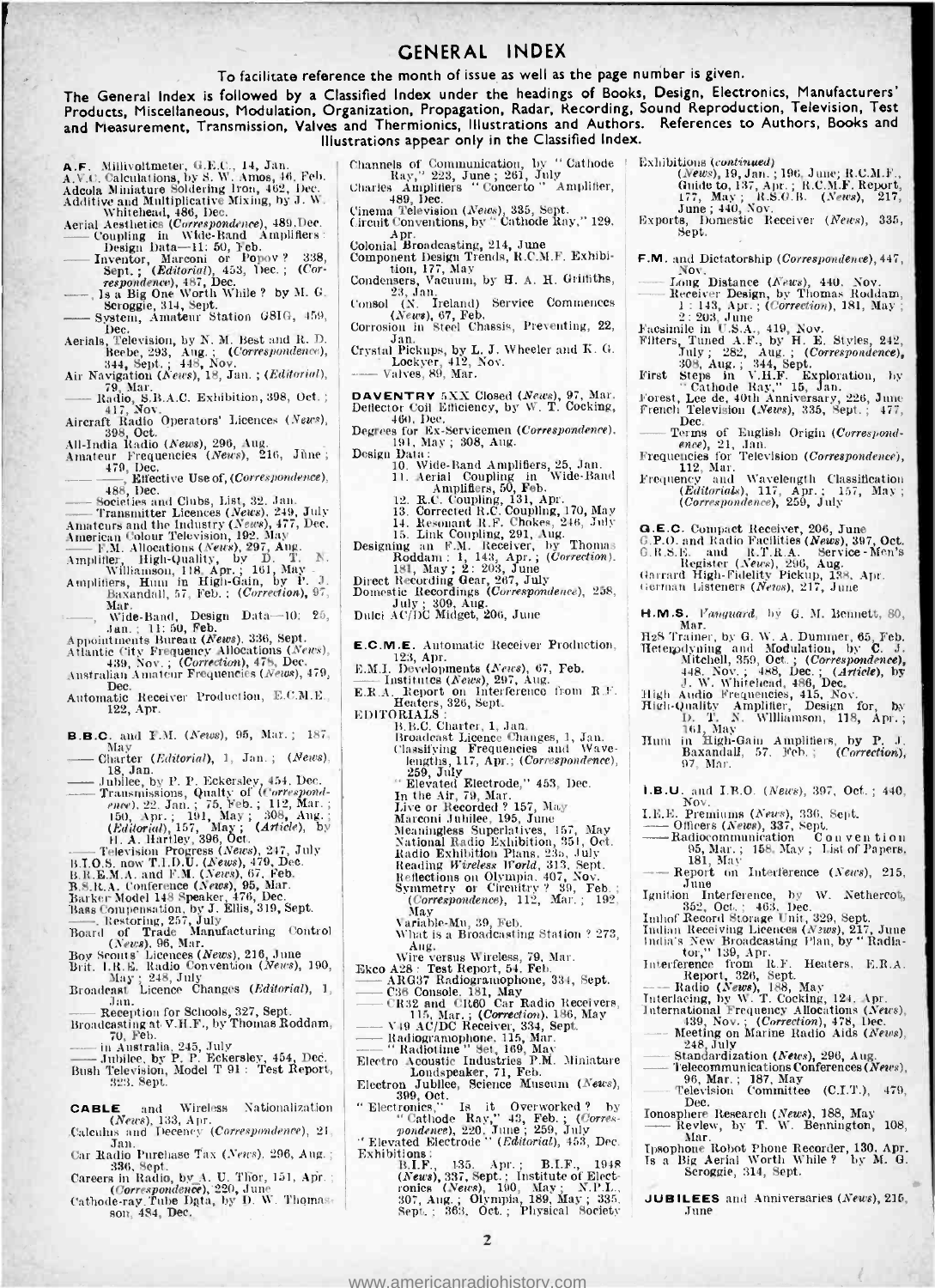- VINO Monitors, by W. A. Roberts, 73, Feb.
- 
- **LETTERS** TO THE EDITOR :<br>Aerial Aesthetics, P. G. Briggs, 489,
	- Amateur Frequencies, "Etheris," 488, Amateur Frequencies, "Etheris," 488,<br>Dec. Dec. 13<br>Amateurs on E. H. F., E. R. Westlake, 238, July<br>258, July
	-
	- 258, July<br>
	Amplitude Control in R.C. Oscillators,<br>
	E. J. B. Willey, 219, June<br>
	Calculus and Decency, E. M. Crook,<br>
	Cathode Ray," 21, Jan.
	- Careers in Radio, R. J. Woodhams, 220, June
	-
	- Degrees for Ex-Servicemen, O. S.<br>Puckle, 191, May ; 308, Aug.<br>Domestic Recordings, A. J. Little, 258, July ; D. W. Aldous, 309,
	- Aug. Educating the Public, T. H. Kinman,
	-
	- 192, May<br>Electronics, L. Wafer, 259, July<br>F.M. and Dictatorship, P. P. Eckers<br>- ley, 447, Nov.
	-
	-
	- French Terms of English Origin, E.<br>
	Aisberg, 21, Jan.<br>
	Frequencies for Television, D. W.<br>
	Heightman, 112, Mar.<br>
	Frequency Bands, W. E. Webber,<br>
	259, July<br>
	Heterodyning and Modulation, M. G.<br>
	Scroggie, 448, Nov.; K. R.
	-
	- Sturley, 488, Dec.<br>
	Loudspeaker Damping, F. Langford-<br>
	P. J. Walker, C. J. Michell,<br>
	P. J. Walker, C. J. Michell,<br>
	E. J. James, 343, Sept.; J. H.<br>
	D. Walton, D. T. N. Williamson,<br>
	401, Oct.; A. E. Gawkell,<br>
	J. S. Smith, 44
	- bridge Bell, W. R. Ferris, 74, Feb.
	-
	- " Magic Eye" as Null Indicator,<br>"D. A. Ward, 150, Apr. "<br>" Magnetic Units" : A Correction, " Cathode Ray," 447, Nov.
	- Protecting Pilot Lamps, B. J. Axien, 75, Feb.
	- Purchase Tax on Listening, R. C. Bell, 344, Sept.<br>Push-Pull Phase Splitter, G. Potter, Push-Pull Phase Splitter, G. Potter,
	-
	- Quality of B.B.C. Transmission, H. A. Hartley, 22, Jan. ; 191,<br>May ; H. Temple, 75, Feb. ; H.<br>H. Bishop, 112, Mar.; F. Muchelen, 150, Apr. ; G. R. W.<br>Lewis, 308, Aug. ; G. R. W.<br>Shorthand Circuit Symbols, V. E.
	-
	-
	- Walker, J. E. Perrin, 191, May<br>
	Squegger, H. J. Round, 258, July ;<br>
	Standard Valves, J. Sparrow, 22,<br>
	Standard Valves, J. Sparrow, 22,<br>
	Jan. ; R. G. Parr, 74, Feb. ;<br>
	W. Galbraith, 150, Apr.<br>
	Super-regen. in St. Helena, J.
	-
	- Mar.<br>Technical Assistants, W. H. Cazaly, 75, Feb.; Thomas Roddam, 113, Mar.
	-
	- Television Aerials, F. R. W. Strafford, J. N. Pateman 344, Sept. ; N. M. Best, 448, Nov. Afloat, C. E. Tatham, 489, Dec.
	- and Thunderstorms, E. G. Hill, S. B. G. Hill, 344, Sept. 344, Sept. 344, Sept. 344, Sept. Cinema Merger ? James N. 0.<br>
	Chinan Merger ? James N. B. G. Hill, S. Hill, S. Sept. Cinema Merger ? James N. 0. Andar, C. B. Taunan, 459, Dec.<br>
	and Thunderstorms, E. G. Hill,<br>
	344, Sept.<br>
	Chenna Merger? James N.<br>
	Roe, 447, Nov.<br>
	Deflector Coils, W. J. Dawson,<br>
	309, Aug.
	-
	- 309, Aug. Merger? James N.<br>
	1000, 447, Nov.<br>
	Dellector Coils, W. J. Dawson,<br>
	309, Aug.<br>
	309, Aug.<br>
	220, June n.
	-
	- 220, June<br>
	The tron Family, L. H. Bainbridge B<br>
	Bell, 150, Apr.; W. C. White, Pe<br>
	402, Oct.
	- Thyratron Action, Wm. H. P. Leslie, " Cathode Ray," 220, June Tuned A. F. Filters, Thomas Roddam, 308, Aug. ; Henry Morgan,
	- 308, Aug.; Henry Morgan,<br>344, Sept.<br>Universal Transformer, A. E. Brown,
	- 112, Mar.<br>
	F. for Trunk Communications
	- V.H.F. for Trunk Communications (Wire or Wireless) ? D. A. Bell, 308, Aug.
- Whistling Meteors, D. W. Heightman, T. W. Bennington, 219, June; Albert Parsons, 258, July Who Invented the Aerial ? Luigi Solari, 487, Dec.
- 
- Licence Changes, Broadcast, (Editorial), 1, Jan.
- Licences, Broadcast, (News), 96, Mar. ;<br>
133, Apr. ; 189, May ; 217, June ;<br>
249, July ; 296, 297, Aug. ; 337,<br>
Sept. ; 399, Oct. ; 440, Nov. ; 478,<br>
Dec.
- 
- Link Coupling, Design Data -15 : 291, Aug.<br>
Loudspeaker Damping (Correspondence), 309, Aug. ; 343, Sept. ; 401, Oct. ; 447, Nov. ; 487, Dec. ; (Article), by H. A. Hartley, 396, Oct.
- $\mu$  IS OVERWORKED (Correspondence), 74,
- Feb. Magic Eye " Indicators, by G. O. Thacker and B. Y. Walker, 30, Jan. ; (Corres-<br>pondence), 150, Apr.<br>Magnetic Recorder, Tele-Tech Abstract, 88,<br>Mar.
- 
- Mar.<br>--- Tape Recording, 335, Sept.<br>---- Units, by " Cathode Ray," 339, Sept.; (Correction), 447, Nov.<br>Magnetophon Recorder, B.I.O.S. Report,
- 
- Magnetophon Recorder, B.I.O.S. Report, 128, Apr. Mains Transformer Protection, F. R. W. Strafford, 51, Feb. ; (Correction), 94,
- Mar. Marconi Jubilee (News), 188, May ; (Editor- ial), 195, June
- Memorial (News), 297, Aug.<br>
or Popov, Aerial Inventor ? 338, Sept. ;<br>
(Editorial), 453, Dec. ; (Corres-<br>
pondence), 487, Dec. ; (Corres-<br>
 pondence), 487, Dec.<br>
Marine Radio Aids Conference (News), 187,
	-
- 
- May Maximum Price Orders (News), 400, Oct.
- Measuring Gear at Stockholm, 320, Sept. Merchant Ship Equipment, 405, Oct.
- 
- Metal Lenses for Radio, by " Cathode Ray," 84, Mar. Micovac Test Meter, 445, Nov.
- 
- 
- Microphone Pre-Amplifier, by R. Selby, 239,<br>
July Badio Telephone, 357, Oct.<br>
Mobile Radio Telephone, 357, Oct.<br>
Modern Marine Radio, by D. F. Bowers and<br>
E. F. Cranston, 221, June<br>
Moving-Coil Headphones, S. G. Brown, 56,
- Feb.<br>Microphone, Lustraphone, 140,
- Apr. Moving -Iron Pickups, by E. H. Francis, 285,
- Aug.<br>Mullard MAS305 Receiver, 206, June<br>Multitone MT3 Miniature Hearing Aid, 220,
- Multitone MT3 Miniature Hearing Aid, 220, June
- Murphy A104R Radiogramophone, 206, June 122C Baffie Set, 334, Sept.
- 
- 
- **N.P.L. Annual Exhibition, 307, Aug.** National Certificate in Physics (News), 247, July Naval Radio Expansion, by G. M. Bennett, 6,  $\frac{J_{\text{an}}}{\sqrt{\text{an}}}\frac{\text{Gear}}{\text{Gear}}$ , by G. M. Bennett, 62, Feb.
- Gear, by G. M. Bennett, 62, Feb.<br>Wireless Reserve (News), 187, May<br>New Receiving Valves, Mazda and Mullard,
- 
- 228, June Noise Factor, by L. A. Moxon, 2 : 11, Jan. ; (Correction), 77, Feb. ; 3 : 171, May
- **OBITUARY:** Densham, W., 478, Dec.;<br>
Hayburn, F. S., 478, Dec.; Heaver,<br>
E. F., 68, Feb.; Leedham, Air<br>
Condre. H., 478, Dec.; Miles, Lt.-Col.<br>
W. G. H., 189, May: Odhams, E. L.,<br>
189, May: Vyvyan, R. N., 68, Feb.<br>
Olympi
- 

P.I.C.A.O. Report (News), 215, June Permanent Magnets, by "Cathode Ray," 300,

Aug. (68, Feb., 189, May, Col. Sir (189, May, 297, R. Aug., 197, 198, May, 297, R. Aug., 197, J. J. 198, May, 297, Aug., 198, J. 198, J. 198, 200, 198, 200, 198, 200, 198, 200, 198, 200, 198, 200, 198, 200, 198, 200, 198,

a

<www.americanradiohistory.com>

- Personalities (continued)<br>
399, Oct.; Brown, O. F., 248, July;<br>
Gadell, Air Condre. C. S., 217, June;<br>
Cockburn, Dr. Robert, 249, July;<br>
Cotton, J. H., 216, June; Denny,<br>
C. R., 478, Dec.; bonisthorpe,<br>
H. de.A., 217, Jun 68, Feb. ; Fisk, Sir Ernest, 478,<br>Dec. ; Fortescue, Prof. C. L., 19,<br>Jan. ; Garro-Jones, G. M., 67, Feb. ;<br>Gill, A. J., 68, Feb. ; Goyder, C. W.,<br>217, June ; Hopkins, Dr. H. G., 399, Oct.; Howe, Prof. (3, W. O., 249,<br>July; Jackson, Prof. Willis, 248,<br>July; Jelesson, H., 189, May;<br>July; Jelesson, H., 189, May;<br>Jones, Eric E., 217, June; Kirke,<br>H. E., 249, July; Lyttleton, Rt. Hon.<br>Gliver, 399, Oct.; Ma ling, M. J. L., 440, Nov. ; Reid, Andrew, 217, June ; Renwick, Sir Robt., 189, Máy ; Ross, W., 399, Oct.;<br>Rowe, Albert P., 249, July ; Scott,<br>J. M. C., 399, Oct.; Smith. Sir Frank,<br>399, Oct.; Smith-Rose, Dr. R. L.,<br>386, Sept.; Wasson-Watt, Sir Robt.,<br>19, Jan.; 68, Feb.; 249, July;<br>William - Affiliams, Dr. F. C., 19, 3am., Williams, R. C. G.,<br>
96, Mar.<br>
- Phileo Car Radio, 94, Mar.<br>
- A536W Receiver, 169, May<br>
- A746ARG Radiogramophone, 334, Sept.<br>
Philips 209U Miniature Superhet, 64, Feb.<br>
- 462A Receiver,
- 
- 462A Receiver, 169 May F0509 Communication Set 188; May MZ600 Transmitters 202, June
- 
- 
- Physical Society's Exhibition, 196, June
- 
- —— FO509 Communication Set, 188, May<br>—— N7600 Communication Set, 188, May<br>—— M7600 Transmitters, 202, June<br>Pickup, Sensitive S.E.T., 10, Jan.<br>—— Variable Resistance, 66, Feb.<br>Pickups, Moving Iron, by E. H. Francis, 285,<br>Po
- 
- Popov or Marconi ? Aerial Inventor, 338, Sept. ; (Editorial), 453, Dec. ; (Corres-<br>
pondence), 487, Dec.<br>
Positive and Negative, by A. B. Vaughan, 260,<br>
Pre-Emphasis and De-Emphasis, by "Cathode<br>
Pre-Emphasis and De-Emphas
- 
- Pre-Emphasis and De-Emphasis, by "Cathode<br>Ray," 183, May<br>Projection Television, 227, June
- 
- Protecting Pilot Lamps (Correspondence), 74,
- 
- Feb. Provincial Television (News), 187, May<br>Purchase Tax on Kits (News), 132, Apr.<br>Push-Pull Balance, by W. T. Cocking, 408, Nov. Push-Puil Balance, by W. T. Cocking, 408,<br>Nov.<br>Ang Splitter, by E. Jeffery, 274,<br>Ang : (Correction) 318, Sent
	- Aug. ; (Correction), 318, Sept. ; (Correspondence), 402, Oct.
- 
- "Q" COIL Pack, 416, Nov.<br>
Quality of B.B.C. Transmission (Correspondence), 22, Jau.; 75, Feb.; 112,<br>
Mar.; 150, Apr.; 191, May; 308,<br>
Aug.; (*Editorial*), 157, May; (*Article*),<br>
by H. A. Hartle**y**, 396, Oct. (*Article*),
	-

(Correspondence), 219, June<br>R.C.E.E.A. Officers (News), 134, Apr.<br>R.C.M.F. Report (News), 215, June<br>R.F. Chokes, Resonant, Design Data—14: E. C.E.E.A. Officers (News), 134, Apr.<br>
R.C.E.E.A. Officers (News), 134, Apr.<br>
R.C.M.F. Report (News), 215, June<br>
R.F. Chokes, Resonant, Design Data—14:<br>  $246$ , July<br>
Tuning Wand, A. and H. White, 265,<br>
R.O.D.<sup>July</sup> July R.G.D. 746G Radiogramophone, 334, Sept. Fav., July<br>
Tuning Wand, A. and H. White, 2<br>
R.G.D. 746G Radiogramophone, 334, SR.S.G.B. Council (News), 134, Apr.<br>
R.S.G.B. Council (News), 479, Dec.<br>
— Officers (News), 479, Dec.<br>
— Officers (News), 479, Dec.

R.G.D. 746G Radiogramophone, 334, Sept.<br>R.S.G.B. Council (News), 134, Apr.<br>—— D.F. Contest. 259, July<br>—— Officers (News), 479, Dec.<br>—— Membership (News), 67, Feb.<br>R.T.R.A. and (G.R.S.E., Revice - Men's<br>Register (News), 29

June Radio- communication Developments, I.E.E. Convention, 158, May ; List of Papers, 181, May

R.C. Coupling: Design Data-12 and 13: 131, Apr. ; 170, May<br>Oscillator Control, by B. J. Solley, 321, **R.C.** Coupling: Design Data—12 and 13: 131,<br>
Apr.; 170, May<br>
control of the Control, by B. J. Solley, 321,<br>
Sept.<br>
Control in Control in Correspondence), 219, June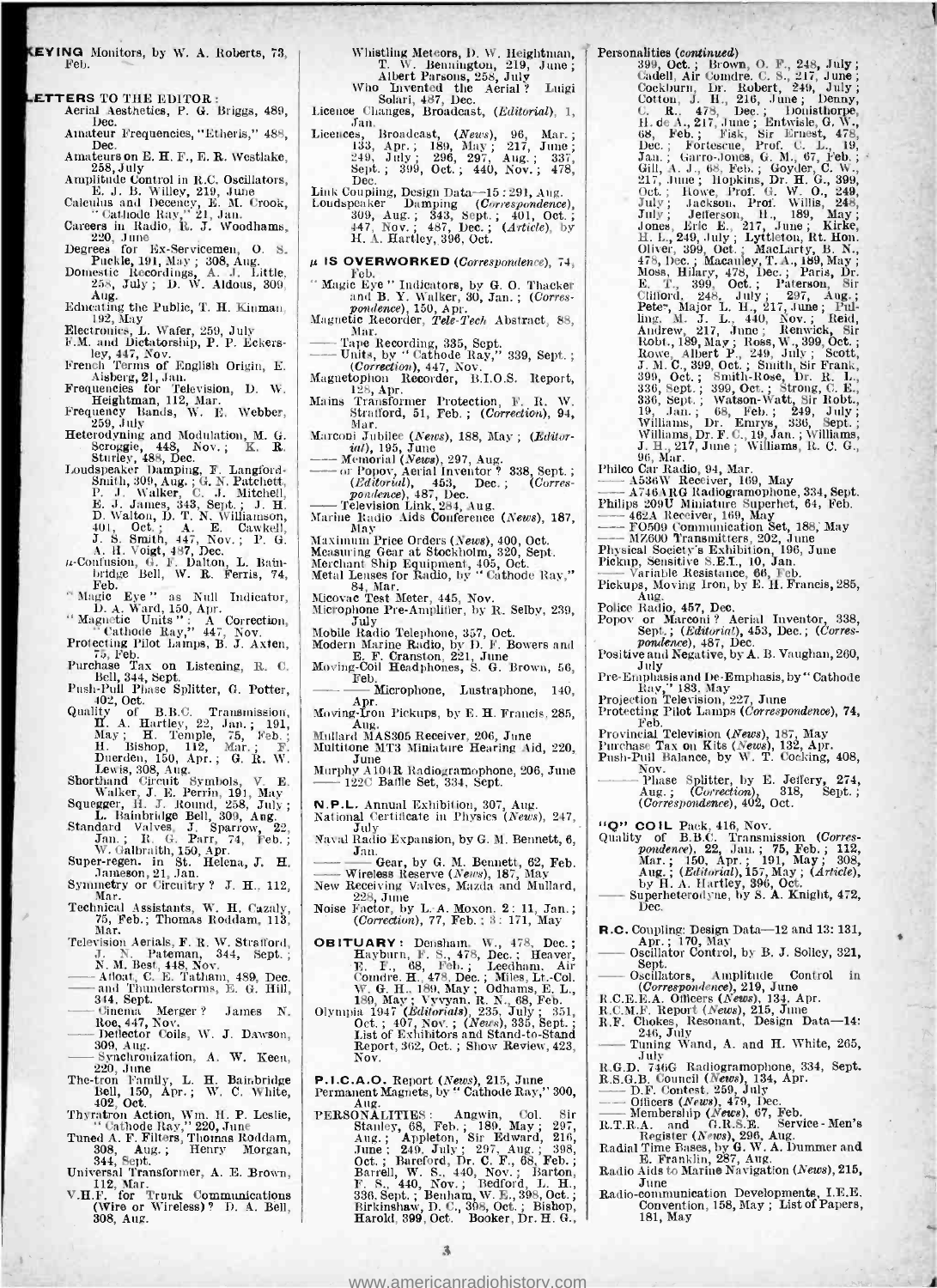- Radio Compasses, 417, Nov.<br>
Exhibition Plans (Editorial), 236, July<br>
Telephony for Tugs (News), 296, Aug.<br>
Radio Industry, by Dorfor Bell, 27, Jan.<br>
Plans Br. Radio Compasses, 417, Nov.<br>  $\frac{1}{2}$  Exhibition Plans (*Editorial*), 236, July<br>
Telephony for Tugs (*News*), 296, Aug.<br>
Radio Industry, by D. A. Bell, 27, Jan.<br>
Interference, Conference, C.I.S.P.R.<br>
(*News*), 67, Feb.
- 
- $\overline{R}$ -Elephony for Tugs (*News)*, 67, Feb. (*News)*, 67, Feb. (*News)*, 67, Feb. (*News)*, 67, Feb. (*News)*, 67, Feb. (*News)*, 67, Feb. (*News)*, 67, Feb. (*News)*, 67, Feb. (*News)*, 67, Feb. (*News)*, 67, Feb. (*Ne* Interference Conference, C.I.S.P.R.<br>(*News*), 67, Feb.<br>Navigation Aids, by J. A. McGillivray,
- 
- Example of the Registration Aids, by D. A. Determined the phenome of the particle of the particle of the state of the state of the state of the state of the state of the state of the state of the state of the state of the
- 
- -
- Rediffusion Response Curve Tracer, 226, June Rees Mace EL80 Universal Receiver, 115, May. 350, Sept., 400, Oct., 402,<br>
Rediffusion Response Curve Tracer, 226, June<br>
Mar. Mar. Research, T.R. Research, T.R. SC 70 Portable, 206, June<br>
SC 70 Portable, 206, June<br>
Research, T.R.E. and D.S.I.R. (News), 440,<br>
Nov.
	-
- 

Roberts Fault Analyser, 170, May Rotating Dual Aerial System, 459, Dec.

- S.B.A. Interference with Television (News),  $477$ , Dec.<br>Safety in the Air, by J. A. McGillivray, 146,
- Apr.<br>Sargrove-Tungsram All-Stage Valve, 483,<br>Dec.
- 
- 
- Dec.<br>Schools, Broadcast Reception for, 327, Sept.<br>Sensitive Photo-Electric Relay, 270, July<br>Service-Men's Register (News), 296, Aug.<br>SHORT-WAVE CONDITIONS, by T. W.<br>Bennington, 8, Jan.; 53, Feb.; 88,<br>Jan.; 140. Apr.; 176,
- Dec. Short Waves for Pleasure, by Thomas Roddam, 358, Oct.
- Shorthand Circuit Symbols, by A. W. Keen,<br>
99, Mar.; (*Correspondence*), 191, May<br>
Sidebands Again, by "Cathode Ray," 468,
- 
- 
- 99, Mar.; (*Correspondence*), 191, May<br>
Sidebands Again, by "Cathode Ray," 468,<br>
Dec.<br>
Simple Valve Voltmeter, by H. W. Baxter, 9,<br>
Six-Metre Transatlantic Signals, by R.<br>
Six-Metre Transatlantic Signals, by R.<br>
Naismith.
- 
- Squegger (Correspondence), 258, July ; 309,

Standard Frequency Broadcasts (News), 132, | T

- Standard Frequency Broadcasts (News), 132,<br>
Mr. ; 439, Nov.<br>
Feb. ; 150, Apr.<br>
Feb. ; 150, Apr.<br>
Superheterodyne, Quality, by S. A. Knight,<br>
Superheterodyne, Quality, by S. A. Knight,
- 
- 472, Dec.<br>Super-regeneration in St. Helena (Correspond-
- ence), 21, Jan. V.H.F. Receiver, by Super-regenerative V.H.F. Receiver, by T<br>Symbols, Shorthand Circuit, by A. W. Keen,
- 
- 99, Mar. ; (Correspondence), 191, May 1<br>Symmetry or Circuitry ? (Editorial), 39, 1<br>Feb. ; (Correspondence), 112, Mar. ;<br>192, May
- TECHNICAL Apprentices, T.R.E. and 192, May<br>
TECHNICAL Apprentices, T.R.E. and<br>
S.R.D.E. (News), 440, Nov.<br>
Assistants (Correspondence), 75, Feb. ;<br>
113, Mar.<br>
The Lindship Engineering, & Manu
- 
- Telecommunication Engineering & Manu-facturing Association (News), 133, Apr. Telegraph Key Design, Marconi's, 61 Feb. Television E.H.T. Supply, by W. T. Cocking,
- 
- resommunication<br>
facturing Associ<br>
Telegraph Key Design,<br>
Television E.H.T. Sup<br>
207, June<br>
Aerials, by N.<br>
Beebe, 293, Au Aerials, by N. M. Best and R. D. | V EURISMON B.A.1. Supply, by W. 1. COCKING,<br>  $\frac{207}{1000}$ , June<br>
Beebe, 293, Aug.; (Correspondence),<br>
344, Sept.; 448, Nov.<br>
344, Mont (Correspondence),<br>
Afloat (Correspondence),<br>
and Thunderstorms (Correspondence),
	-
- 344, Sept. : 426, Nov.<br>
-- Afloat (Correspondence), 489, Dec.<br>
-- and Thunderstorms (Correspondence),<br>
344, Sept.<br>
-- O.B. Vehicle, 241, July<br>
-- Receiver Construction :<br>
1. Deflector Coils: General Principles,
	- - -
			- 2, Jan.<br>
			2. Line Deflector Coils : Winding<br>
			Data, 40, Feb. ; (Correspond-<br>
			ence), 309, Aug.<br>
			3. Frame Coil Winding and Deflec-
			-
			- tion Yoke Assembly, 103, Mar. ;<br>(Correspondence), 309, Aug.<br>4. Frame Time Base and Sync Separator, 164, May ; (Corre-
			- spondence), 220, June<br>5. Line Time-Base and E.H.T. Supply, 251, July<br>6. Cathode-Ray Tube Mounting,<br>278. Aug.
			-
			-
		- 278, Aug.<br>
		7. The Receiver Unit, 330, Sept.<br>
		8. The Receiver Unit, 391, Oct.<br>
		9. Power Unit, 420, Nov.<br>
		10. Operating Notes and Conclusion,
		-
		-
		- 481, Dec.

 $\begin{bmatrix}\n0. & \text{Power Unit, } 420, \text{Nov.}\n\end{bmatrix}$ <br>  $10. & \text{Operator Unit, } 420, \text{Nov.}\n\end{bmatrix}$ <br>  $\begin{bmatrix}\n10. & \text{Signal Genentor, } 260, \text{July}\n\end{bmatrix}$ <br>  $\begin{bmatrix}\n11. & \text{Signal Genentor, } 250, \text{ July}\n\end{bmatrix}$ <br>  $\begin{bmatrix}\n11. & \text{Signal Genentor, } 250, \text{ July}\n\end{bmatrix}$ <br>  $\begin{bmatrix}\n11. & \text{Signelronz$ 

- 
- 
- Mar.<br>Terminology (News), 477, Dec.<br>Test Prod, Clip-on, 240, July<br>The -tron Family (Correspondence), 150, Apr. ;<br>402, Oct.

## CLASSIFIED INDEX

(All entries except Books, Illustrations and Authors also appear in the General Index.)

- BOOKS A.R.R.L. 1947 Handbook, 220, June Amplifiers for High- Quality Sound Repro- duction, G.E.C., 471, Dec.
- 
- 
- An Introduction to Transmission Lines, by<br>
B.B.C. V. J. Mitchell (Review), 83, Mar.<br>
B.B.C. Year Book, 216, June<br>
Bomber Offensive, by Sir Arthur Harris<br>
(Review), 113, Mar.<br>
Citation Standards Year Book, 1946, 19, Jan.<br>
C
- 
- 
- Sept. Their Use in Electronic Circuits, by M. Brotherton, 284, Aug.<br>
Cathode Ray Tube Handbook (2nd Edition), by S. K. Lewer, 284, Aug.<br>
Communication Through the Ages. by Alfred P1
- Still, 295, Aug.<br>Drafting for Electronics, by L. F. B. Carini,
- 
- 342, Sept.<br>
Electrical Transmission in Steady State, by Paul J. Selgin, 238, July Press, Britton, Personal Developments, by K. G. Britton,
- 
- Elementary Radio Servicing, by William R. Wellman (Review), 390, Oct.<br>
Evolution of Activated Resin Solder, Enth-<br>
Evolution of Activated Resin Solder, Enth-<br>
Experimental Science, Institute of Physics,
- 
- 
- P.M. Radio Handbook, Edited by Milton B.<br>
Sleeper (*Review*), 260, July<br>
Gas-Filled Triode, by G. Windred (*Review*), B<br>
36, Jan.
- Handbook of Industrial Deposition, 336, Oct.<br>
I.E.E. Report on Radio Research. 336, Sept.<br>
Marconi Instrumentation, 247, July<br>
Metre-Kilogram-Second System of Electrical<br>
Units, by R. K. Sas and F. B. Pidduck<br>
(Repieuo). Radio Navigation: Radar and Position<br>Fixing Systems for Use in Marine<br>Navigation, 42, Feb.<br>Radio Operating Questions and Answers (8th<br>Edition), by Atthur R. Nilson and<br>J. L. Horning, 295, Aug.<br>Radio Receiver Servicing and
- 
- 
- 
- P.I.C.A.O. Demonstration of Radio Aids to<br>
Civil Aviation, Sept. 1946, 478, Dec.<br>
Chasties for Electrical and Radio Engineers,<br>
by W. J. Tucker and R. S. Roberts<br>
the *Review*), 37, Jan.<br>
Practical Mechanics for All, Edite
- 
- 
- Principles and Practice of Wave Guides, by So<br>
L. G. H. Huxley (Review), 492, Dec.<br>
Principles of Redinology (Review), 222, June Su
- Principles of Radio for Operators, by Ralph Atherton, 238, July
- 
- R.C.M.F. Export Catalogue, 18, Jan. Radar Engineering, by Donald G. Fink (Review), 345, Sept.
- 
- Radar System Engineering, Edited by L. N.<br>
Ridenour (Review), 492, Dec.<br>
Radio Aids to Marine Navigation, 19, Jan. Radio Amateur Call Book, 26, Jan. Radio -Craft Library 414, Nov.

<www.americanradiohistory.com>

4

Thrush Capacitance Resistance Bridge, 25<br>Transformers, Obvious and Otherwise, b<br>Transformers, Obvious and Otherwise, b<br>"Cathode Ray," 388, Oct.

- 
- Tropical Broadcasting, by " Radiator," 13<br>Apr. Tuned A.F. Filters, by H. E. Styles, 24<br>July ; 282, Aug. ; (Correspondence
- 308, Aug. ; 344, Sept.<br>Tuning Circuits, by " Cathode Ray," 44<br>Nov.
- ULTRA U51 AC/DC Superhet, 334, Sep UNBIASED, by Free Grid, 34, Jan.; 723<br>Feb. ; 102, Mar. ; 136, Apr. ; 23<br>June ; 208, July ; 299, Aug. ; 231<br>Sept.; 387, Oct.; 446, Nov.; 46<br>Dec.
- 
- V56R Communication Receiver, 36, Jan. V.H.F. Aircraft Equipment, 306, Aug.<br>
Frontaction Robidson, 7the Broadcasting, by Thomas Roddam, 7the Feb.<br>
-- Super-regenerative Receiver, b<br>
"Cathode Ruy," 15, Jan. - T. Aristal Equipment, 2007, Aug.<br>
Front Broadcasting, by Thomas Roddam, 70<br>
- Super-regenerative Receiver, b<br>
- "Cathode Ray," 15, Jan.<br>
- Transmitter-Receiver, 269, July<br>
Vacuum Condensers, by H. A. H. Griffith
- Super-regenerative Receiver, b
- 
- 
- 23, Jan. Valve Converter, 228, June Valve Equivalent Generator, Circuit Conventions, by "Cathode Ray," 124<br>
Valve Equivalent Generator, Circuit Conventions, by "Cathode Ray," 124<br>
 Prices (News), 18, Jan.<br>
 Bandardizatio
- Standardization, B.V.A. Type B8A Aprications, by Catholic Easy, 124<br>
- Prices (*News*), 18, Jan.<br>
- Standardization, B.V.A. Type B8A<br>
- Voltmeter, by H. W. Baxte<sup>-</sup>, 9, Jan.<br>
(*Correction*), 56, Feb.<br>
- Voltmeter, by H. W. Baxte<sup>-</sup>, 9, Jan.

Variable 176, May<br>  $\longrightarrow$  Voltmeter, by H. W. Baxte-, 9,<br>
Variable Mu (*Editorial*), 39, Feb.<br>
Variable Mu (*Editorial*), 39, Feb.<br>
Vitavox <sup>2</sup> Bitone <sup>P</sup>ickup, 66, Feb.<br>
Vitavox <sup>2</sup> Bitone <sup>1</sup> Loudspeaker, 153, **Value Bistance Pickup, 66, Feb.**<br>Vitavox " Bitone " Loudspeaker, 153, Apr.

WEATHER Ships (News), 398, Oct. Wharfdale Corner Cabinet Loudspeaker, 36 Oct.

Sept.<br>Woden Amplifiers, 111, Mar.

What is a Broadcasting Station ? (Editorial)<br>
273, Aug.<br>
Whistling Meteors, by G. R. M. Garratt, 141<br>
Apr. ; (Correspondence), 219, June

258, July 258, July 258, July 258, July 258, July 258, July 1, Correspondence), 319, July 3, Correspondence, 308, Aug. Wire Broadcasting, Multi-Broadcast Ltd., 31<br>Jan.<br>or Wireless ? by Thomas Roddam, 236<br>July ; (Correspondance), 308, Aug.<br>versus Wireless (Editorial), 79. Mar.<br>Wireless World, Reading (Editorial), 313

WORLD OF WIRELESS, 18, Jan.; 67<br>
Feb. ; 95, Mar.; 132, Apr.; 187<br>
May ; 215, June ; 247, July ; 296<br>
Aug.; 335, Sept. ; 397, Oct. ; 439<br>
Nov.; 477, Dec.

Radio Test Instruments, by Rufus P. Turner,

Apr. Apr. Short-Wave Listeners' Annual, 238, July

manic 300, Oct.<br>
Radio Valve Vade Mecum, 1947 Supplement,<br>
Reference Data for Radio Engineers, 31,<br>
Sehool Broadcasting in Britain, by Richard<br>
School Broadcasting in Britain, by Richard<br>
Service Valve Equivalents, R.S.G.B

Sound Motion Pictures Recording and Reproducing, by James R. Cameron (Review), 422, Nov.<br>
Survey of Existing Information and D.<br>
on Radio Noise Over the Frequence<br>
on Radio Noise Over the Frequence<br>
Range 1-30 Mc/s, D.S.I.

Television, R.C.A. Papers, 322, Sept. Television Bibliography, R.C.A., 134, Apr. Television Explained, by W. E. Miller, 459 Dec. Television Receiving Equipment, by W. T. Cocking, 89, Mar. Television Simplified, by Milton S. River (Review), 422, Nov.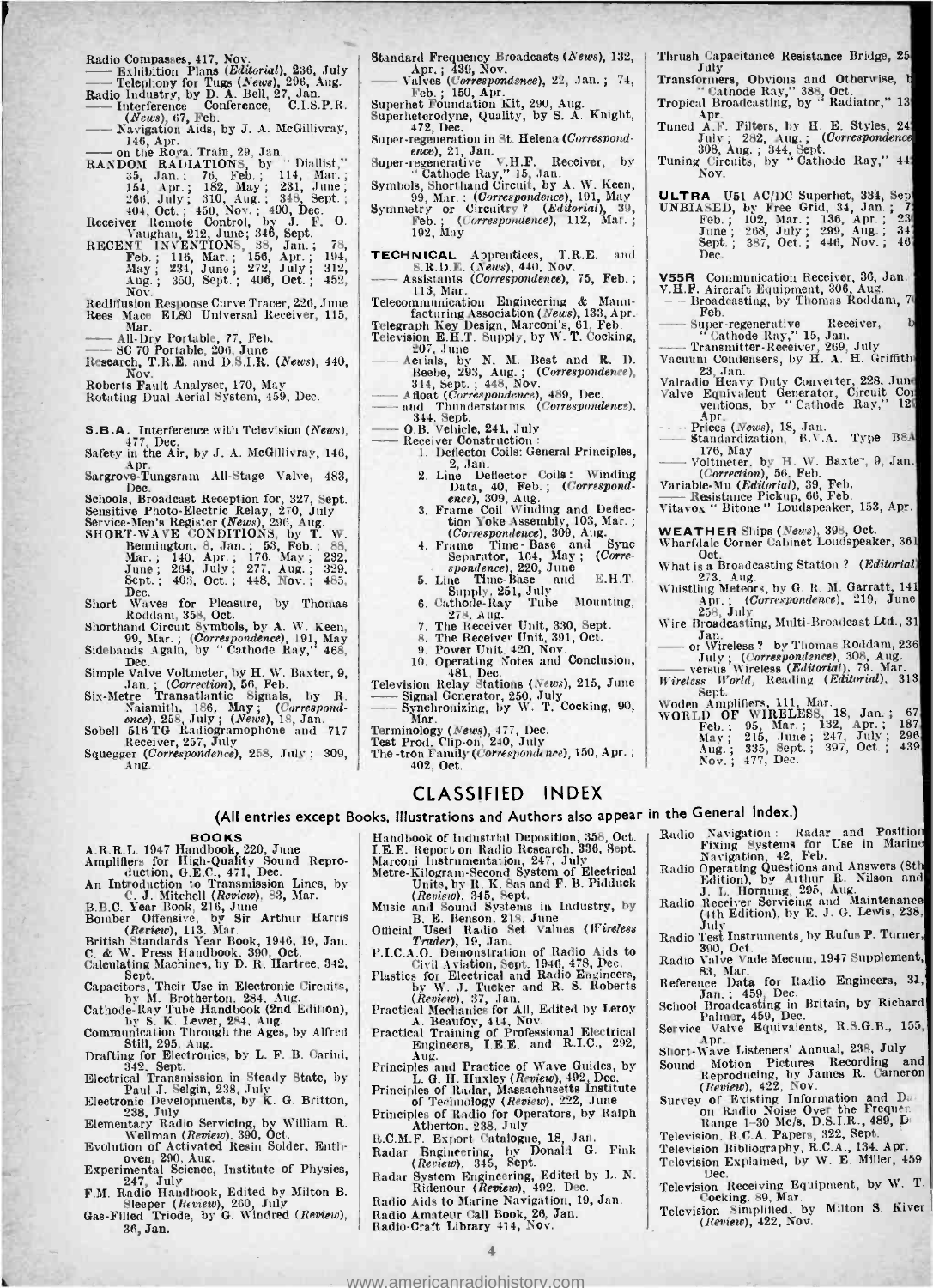Tin and Its Uses, Tin Research Institute, 22, Jan.

Jan. Trader Year Book, 1947, 134, Apr. Two -Way Radio, by Samuel Freedman. 414, Nov.

**DESIGN**<br> **A.V.C.** Calculations, by S. W. Amos, 46, Feb. Momponent Design Trends, R.C.M.F. Exhi-<br>
bition, 177, May

- Design Data : 10, Wide-Band Amplifiers, 25, Jan. 11, Aerial Coupling in Wide-Band  $\frac{M}{m}$ 
	-
	- -
		-
- 
- 
- 
- Amplifiers, 50, Feb. (2011)<br>
12. R.C. Coupling, 131, Apr. 170, May 131 (Credit R.C. Coupling, 170, May 14. Research R.C. Coupling, 217, May 15. Link Coupling, 291, May 162, The Research R.C. (Correction), 181, May 12 : 203
- " Magic Eye " Indicators, by G. O. Thacker  $\begin{array}{c|c} \text{Haar} & \text{B} \\ \text{and B. Y. Walker, 30, Jan. ; } \text{(Conres-)} \\ \end{array}$
- pondence), 150, Apr.<br>Microphone Pre-Amplifier, by R. Selby,<br>239, July
- Noise Factor --3: Design of Receivers or  $\overline{R}$ <br>Noise Factor Amplifiers for Minimum Noise Factor,
- by L. A. Moxon, 171, May<br>Push-Pull Balance, by W. T. Cocking, 408,
- Nov.<br>
Phase Splitter, by E. Jeffery, 274,<br>
Aug.; (Correction), 318, Sept. ;<br>
(Correspondence), 402, Oct.
- Quality Superheterodyne, by S. A. Knight, 472, Dec.
- Receiver Remote Control, by J. F. O. 4<br>Vaughan, 212, June; 346, Sept. 3<br>Symmetry or Circuitry ? (Editorial), 39,
- 

Feb. ; (Correspondence), 112, Mar. ; 192, May Test Prod, Clip-on, 240, July Tuned A.F. Filters, by H. E. Styles, 242,  $V$ <br>Tuned A.F. Filters, by H. E. Styles, 242,  $V$ <br>July ; 282, Aug. ; 344, Sept. (Correspondence). W

- **ELECTRON ICS**<br>G.E.C. Radio Compass, 417, Nov.<br>Interference from R.F. Heaters, E.R.A. W
- Report, 326, Sept.<br>
Is "Electronics" Overworked? by "Cathode Ray," 43, Feb. ; (Correspondence), Action is 220, July 10:<br>
220, July ex : 259, July 9, O. Thacker
- 
- 
- and B. Y. Walker, 30, Jan. ; (Corres-<br>pondence), 150, April<br>Marconi's Radio Compass, 417, Nov.<br>Sensitive Photo-Electric Relay, 270, July

- MANUFACTURERS' PRODUCTS<br>
Adcola Miniature Soldering Iron, 462, Dec.<br>
All Power Transformers' Television Signal<br>
Generator. 250, July<br>
Audix Broadcast Equipment for Schools. 61
- 
- 
- 
- 327, Sept. 1826, Head, Dec. (1972)<br>Barker 148 Speaker, 476, Dec. (1976)<br>Brown, S. G., Moving Coil Headphones, 56, Feb. (1976)
- 
- Fen. Fen. Television Receiver, 323, Sept.<br>Carlton " Switchmatic " No, 700 Remote<br>Control Unit, 346, Sept.<br>Charles Amplifiers " Concerto " Amplifier,
- 
- 
- 
- 
- 
- 
- 
- 
- Charles Ampliflers : Concert<br>Charles Ampliflers : Concerto " Amplifler, 189, Dec.<br>
189, Dec. (2016).<br>
E.C.M.E. Automatic Receiver Production, 123, Apr.<br>
2.62. Altonatic Receiver Production, 123, Apr.<br>
236 Console, 181, May
- Loudspeaker, 14, Feb.<br>
Electronic Instruments Micovac Test 3<br>
G.E.C. Compact Receiver, 206, June<br>
 A.F. Millivoltmeter, 14, Jan.<br>
 R.F. Millivoltmeter, 14, Nov.<br>
Garrard High-Fidelity Fickup, 138, Apr.<br>
Garrard High-Fide
- 
- 
- 
- 
- Garrard High-Fidelity Pickup, 138, Apr. Imhof, Record Storage Unit, 329, Sept. Londex, Remote Control Unit, 346, Sept.

Lustraphone Moving-Coil Microphone, 140,

Positive and Negative, by A. B. Vaughan, 260, July Pre-emphasis and De- emphasis, by " Cathode

Radio Industry, by D. A. Bell, 27, Jan.<br>Radio on the Royal Train, 29, Jan.<br>Rotating Dual Aerial System, 459, Dec.<br>Safety in the Air, by J. A. McGillivray, 146,

Apr. Apr. Short May Thomas Roddam, 358, Oct.<br>
Shorthand Circuit Symbols, by A. W. Keen,<br>
Shorthand Circuit Symbols, by A. W. Keen,<br>
99, Mar. ; (Correspondence), 258, July ; 309,<br>
Squegger (Correspondence), 258, July ; 309,

Nug. (News), 440, Nov.<br>
Terminology (News), 477, Dec.<br>
Transformers, Obvious and Otherwise, by Cathode Ray," 388, Oct.<br>
Tuning Circuits, by Cathode Ray," 442, Nov.<br>
Nov.

Variable-mu (*Editorial*), 39, Feb.<br>Weather Ships (*News*), 398, Oct.<br>Whistling Meteors, by G. R. M. Garratt, 141,

Apr. ; (Correspondence), 219, June ;<br>
258, July<br>
Wire or Wireless ? by Thomas Roddam, 236,<br>
June ; (Correspondence), 308, Aug.

70, Feb. and Modulation, by C. J.<br>Heterodyning and Modulation, by C. J.<br>
Mitchell, 359, Oct.; (*Correspondence*),<br>
448, Nov.; 488, Dec.; (*Article*), by<br>
J. W. Whitehead, 486, Dec.<br>
Sidebands Again, by "Cathode Ray," 468,<br>

Aircraft Radio Operators' Licences (News),<br>
398, Oct.<br>
2080, Oct.<br>
Amateur Societies and Clubs, List, 32, Jan.<br>
Amateur Societies and Clubs, List, 32, Jan.<br>
B.B.C. and F.M. (News), 35, Mar.; 187, May<br>
Charter 1947–1952 (Ed

 $\begin{array}{ll} 336, \text{ Sept.} \\ \text{Colonial Broadcasting, 214, June} \\ \text{Frequencies} & \text{and} & \text{Wavelength} \end{array} \begin{array}{ll} \text{Classification} \\ \text{Caditorials, 117, Apr.; 157, May;} \\ \text{Correspondence, 259, July} \\ \text{G.P.O. and Radio Feilities (Nexus), 397, Oct.} \\ \text{I.B.U. and I.B.O. (Nexus), 397, Oct.; 440, \\ \end{array}$ 

Nov. LE,E. Radiocommunication Convention, 95, Mar. ; (Survey), 158, May ; (List of 1.B.O. and T.B.O. (19928), 181, Oct. 1, 440,<br>
I.E.E. Radiocommunication Convention, 95,<br>
May Report on Interference (News), 215,<br>
Report on Interference (News), 215,<br>
Nune news), 182, May 182, May<br>
June news), 182, May

June<br>Interference, Radio (*News*), 188, May<br>International Frequency Allocations (*News*),

439, Nov. ; (Correction), 478, Dec.<br>
- Standardization (News), 296, Aug.<br>
- Telecommunications Conference, Mos-<br>
cow (News), 96, Mar. - -- Telecommunications Conference, Atlantic City (News), 187, May<br>Marine Radio Aids Conference (News), 187, May Merchant Ship Equipment, 405, Oct. Naval Radio Expansion, by G. M. Bennett, 6,

May Paris Reserve (News), 187, May Purchase Tax on Kits (News), 137, May Purchase Tax on Kits (News), 134, Apr. B.(C.E.E.A. Officers (News), 134, Apr. B.C.M.F. Report (News), 134, Apr.

Radio Exhibition Plans (Editorial), 236,<br>
Radio Interference Conference C.I.S.P.R.<br>
(News), 67, Feb.<br>
Research T.R.E. and D.S.I.R. (News), 440,<br>
Nov.

Nov. What is a Broadcasting Station ? (Editorial), 273, Aug.<br>Wire versus Wireless (Editorial), 79, Mar.

Service-Men's Register (News), 296, Aug.<br>Standard Valves (Correspondence), 22, Jan. ;<br>74, Feb. ; 150, Apr.<br>U.I.R. and O.I.R. (News), 397, Oct. ; 440,

Groundse Jan.<br>Car Radio Purchase Tax (News), 296, Aug.<br>336. Sept.

MODULATION Additive and Multiplicative Mixing, by J. W. Whitehead, 486, Dec. B.B.C. and F.M. (News), 95, Mar.; 187, May Broadcasting at V.H.F., by Thomas Roddam,

**ORGANIZATION**<br>Air Navigation (News), 18, Jan.

- Lustraphone' Moving-Coil Microphone, 140,<br>
Marconi's Mobile Radio Telephone, 357, Oct.<br>
Telegraph Key Design, 61, Feb.<br>
Telegraph Key Design, 61, Feb.<br>
Telegraph Key Design, 61, Feb.<br>
Telegraph Key Design, 61, Feb.<br>
Teleg
- 
- 
- Marconi & Mobie Radio Yelephone, 397, Oct.<br>
Telegraph Key Design, 61, Peb.<br>
Mazda & Mullard Receiving Valves, 228, June<br>
Mazda & Mullard Receiving Valves, 228, June<br>
Margan Osborne "Q" Coil Pack, 416, Nov.<br>
Mullard MAS305
- 
- 
- 
- 
- 
- Phileo Car Receiver, 94, Mar.<br>
A536W Receiver, 169, May<br>
A746ARG Radiogramophone, 334, Sept.<br>
Philips 209U Miniature Superhet, 64, Feb.<br>
 462A Receiver, 169, May<br>
 F0509 Communication Receiver, 188, T<br>
May Communication
- F0509 Communication Receiver, 188,<br>May May Transmitters, 202, June<br>MZ600 Transmitters, 202, June<br>ey Miniature V.H.F. Transmitter-
- 
- Plessey Miniature V.H.F. Transmitter-<br>
Receiver, 269, July<br>
Premier Superhet Foundation Kit, 290, Aug.<br>
Pye Radio Telephony for Tugs (News), V Receiver, 296, Aug.<br>
Premier Superhet Foundation Kit, 290, Aug.<br>
Pye Radio Telephony for Tugs (News),<br>
296, Aug.<br>
Receivesion O.B. Vehicle, 241, July<br>
R.G.D.746G Radiogramophone, 334, Sept.<br>
Radiolynpia, 364, Oct. ; Show R
	-
- 
- Radiovision V55R Communication Receiver, 36, Jan.
- Radiovision V55R Communication Receiver,<br>
Rediffusion Response Curve Tracer, 226, June<br>
Rees Mace All-dry Portable, 77, Feb.<br>
Rees Mace All-dry Portable, 2010, June<br>
ELSO, Universal Receiver, 115, Mar.<br>
Relection Fall Chal
- 
- 
- 
- 
- 
- Pickup, 10, Jan.<br>
Standard Telephones V.H.F. Aircraft<br>
Equipment, 306, Aug.<br>
Technifon Direct Recording Gear, 267, July<br>
Thrush Capacitance Resistance Bridge, A
- 
- 
- 258, July 18, C./D.C. Superhet. 334, Sept. Ultra U51 A.C./D.C. Superhet. 334, Sept. Caccom Physical Laboratories Vaenum Conditionary Duty Converter, 228, June Bilton Harve Chinage B. (1916). The Wilton Converter, 153, Apr.
- Oct. & H., R.F. Tuning Wand, 265.
- 

- **MISCELLANEOUS**<br>Aerial Inventor, Marconi or Popov ?, 338, (Sept.; (Editorial), 453, Dec.; (Corres-1
- 
- pondence), 487, Dec. (Air Navigation (Editorial), 79, Mar.<br>Amateur Frequencies, Effective Use of , Goorrespondence), 488. Dec.<br>Broadcasting Jubilee, by P. P. Eckersley, , ,
- 454, Dec. (Correspondence), 220, June (Correspondence), 220, June (Correspondence), 220, June ; 201, Channels of Communication, by " Cathode [23], July Circuit Conventions, by " Cathode Ray," [1]
- 
- 
- 
- 129, Apr. († 1897)<br>139, Elevated Electrode (*Editorial*), 453, Dec. († 1899)<br>139, Exports Table, Domestic Receivers (*News*), † 189
- 
- 335, Sept.<br>Facsimile in U.S.A., 419, Nov.<br>Forest, Lee de, 40th Anniversary, 226, June –<br>H.M.S. *Vanguard*, by G. M. Bennett, 80,
- 
- 
- 
- Mar. (1997)<br>
Marion Interference, by W. Nethelroot, 352,<br>
Is a Big Aerial Worth While ? by M. G.<br>
Is a Big Aerial Worth While ? by M. G.<br>
Scroggie, 314, Sept.<br>
Magnetic Units. by Cathole Ray," 339,<br>
Nains Transformer Prote
- Marconi Jubilee (News), 188, May; (Editorial), 195, June

Modern Marine Radio, by D. F. Bowers and<br>
E. F. Cranston, 221, June<br>
N.P.L. Annual Exhibition, 307, Aug.<br>
National Certificate in Physics (News), 247,<br>
Naval Radio Gear, by G. M. Bennett, 62, Feb.<br>
Naval Radio Gear, by G.

Permanent Magnets, by "Cathode Ray," W.<br>
300. Aug.<br>
Police Radio, 457, Dec.

<www.americanradiohistory.com>

5

Merchant Ship Equipment, 405, Oct.<br>Metal Lenses for Radio, by "Cathode Ray."

84, Mar.